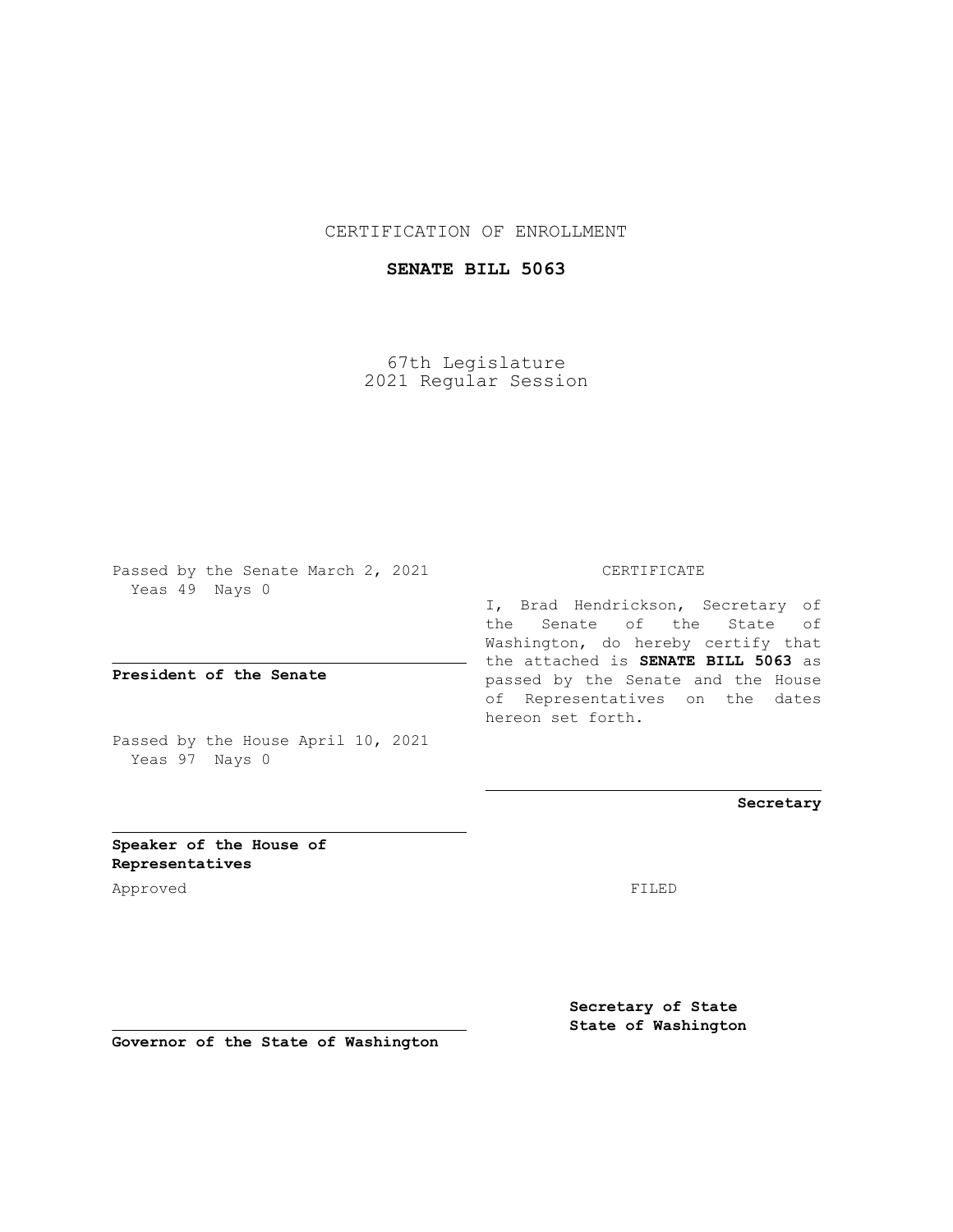## **SENATE BILL 5063**

Passed Legislature - 2021 Regular Session

**State of Washington 67th Legislature 2021 Regular Session**

**By** Senators Honeyford, Salomon, Van De Wege, and Warnick; by request of Recreation and Conservation Office

Prefiled 01/05/21. Read first time 01/11/21. Referred to Committee on Agriculture, Water, Natural Resources & Parks.

1 AN ACT Relating to the expiration date of the invasive species 2 council; amending RCW 79A.25.310; and providing an expiration date.

3 BE IT ENACTED BY THE LEGISLATURE OF THE STATE OF WASHINGTON:

4 **Sec. 1.** RCW 79A.25.310 and 2016 sp.s. c 7 s 1 are each amended 5 to read as follows:

 (1) There is created the Washington invasive species council to exist until June 30, ((2022)) 2032. Staff support to the council shall be provided by the recreation and conservation office and from the agencies represented on the council. For administrative purposes, 10 the council shall be located within the office.

 (2) The purpose of the council is to provide policy level direction, planning, and coordination for combating harmful invasive species throughout the state and preventing the introduction of 14 others that may be potentially harmful.

 (3) The council is a joint effort between local, tribal, state, and federal governments, as well as the private sector and nongovernmental interests. The purpose of the council is to foster cooperation, communication, and coordinated approaches that support local, state, and regional initiatives for the prevention and control 20 of invasive species.